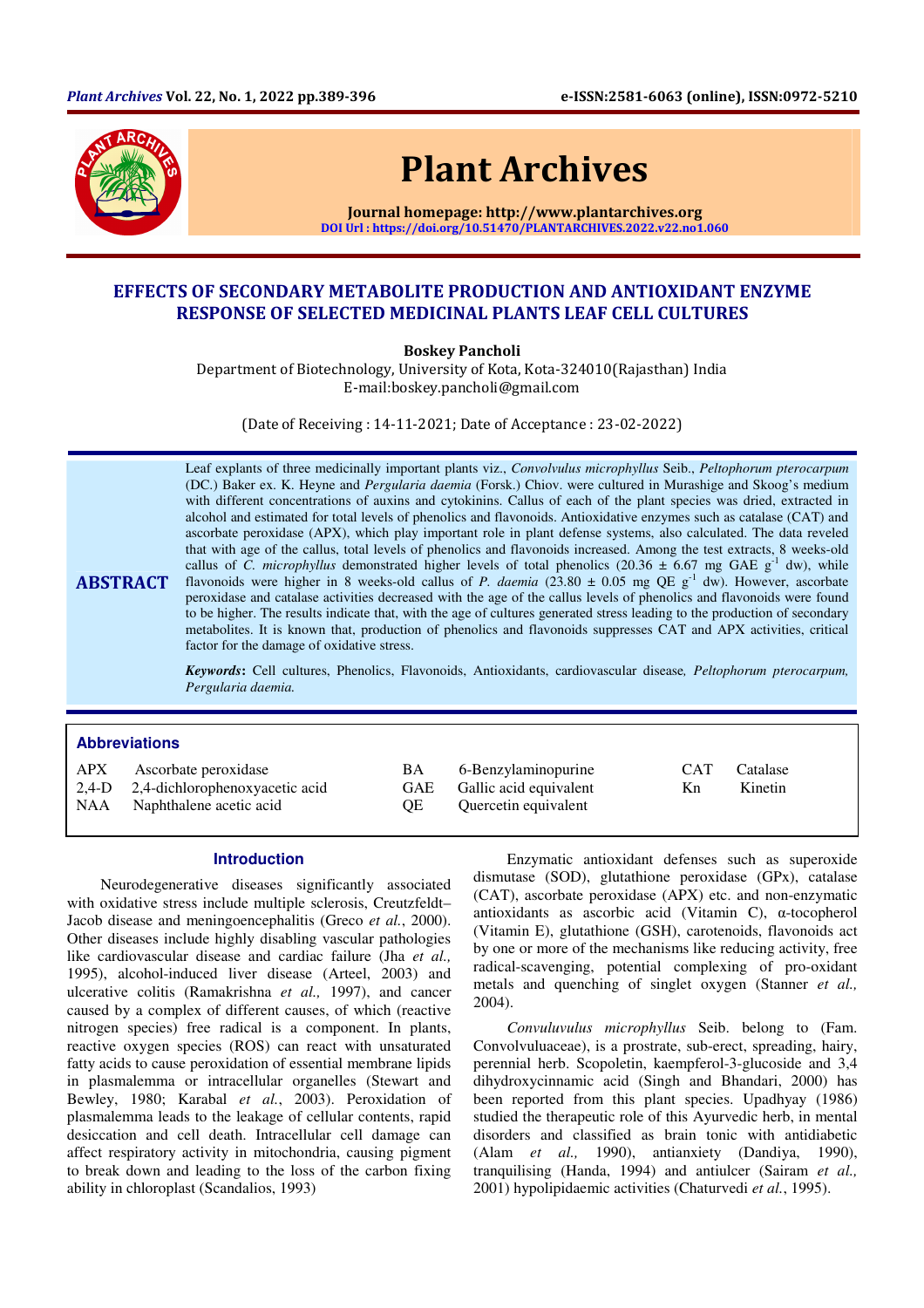*Peltophorum pterocarpum* (DC.) Baker ex. K. Heyne (Fam. Caesalpiniaceae) is a deciduous tree growing up to 25- 25 m. The bark of tree is used in dysentery, for gargles, tooth powders and externally in eye diseases, muscular pains and sores as lotions (Deshaprabhu, 1966). From its flowers a crystalline compound peltophorin which was later called as "berginin", along with β-sitosterol, lupeol and a flavonoid glycoside naringenin-7-glucoside (Joshi and Kamat, 1969; Rahman *et al.,* 1969; Rao 1965; Varshney and Dubey, 1969) have been isolated. Callus induction by cotyledon, nodal, leaf segments has been reported (Uddin *et al.,* 2005).

*Pergularia daemia* (Forsk.) Chiov. (Fam. Asclepiadaceae) has traditionally been used as an anthelmintic, laxative, antipyretic, expectorant and also to treat infantile diarrhea (Warrier *et al.,* 1995; Kirtikar and Basu, 1999; Nadkarni, 2002). From its aerial parts various pharmacological activities viz., hepatoprotection (Sureshkumar and Mishra, 2006, 2008), antifertility (Golam Sadik *et al.,* 2001), antidiabetic (Wahi *et al.,* 2002), analgesic, antipyretic and anti-inflammatory (Jain *et al.*, 1998) has been reported. *In vitro* plant propagation was carried out using shoot tip, nodal segment and cotyledonary nodes (Kiranmai *et al.,* 2008)

However, there is no report on growth, secondary metabolites production and antioxidant enzyme activities of cell cultures of these selected plants species. Therefore, the objective of the study was to gain new insights of secondary metabolites production in cell cultures of three different plant species and their role in regulating antioxidant enzyme activities, acting as effective free radical scavengers.

#### **Material and Methods**

#### **Plant material**

Young leaf explants (from 2 months-old green house grown plants) were pre-sterilised with 70% ethanol for two min and washed with sterile distilled water. Each of the explant was surface-sterilized with  $0.1\%$  (v/v)  $HgCl<sub>2</sub>$ , subsequently washed thoroughly (4-5 times) with sterile distilled water inside the laminar flow cabinet, until the trace of  $HgCl<sub>2</sub>$  was removed. Finally, the leaf explants were inoculated into culture flasks containing 20 ml Murashige and Skoog (MS) medium.

As the plant belongs to diverse families different combinations of growth hormones were used for the callus induction. Using previously described hormone<br>concentrations.  $C = microbvllus$  on 2.4concentrations, *C. microphyllus* on 2,4-<br>dichlorophenoxyacetic acid (2,4-D;0.5 mg 1<sup>-1</sup>); *P.* dichlorophenoxyacetic acid  $(2,4-D; 0.5 \text{ mg})$ *pterocarpum* on benzene-6-aminopurine (BAP; 2 mg  $1^{-1}$ ), naphthalene acetic acid (NAA;  $0.5 \text{ mg } l^{-1}$ ) and *P. daemia* were inoculated on MS supplemented with 2,4-D  $(2 \text{ mg } l^{\text{-}1})$ and kinetin  $(0.5 \text{ mg l}^{-1})$ .

Subsequently these callus were subculture after 6 weeks of inoculation. Callus at different growth stages (2, 4, 6 and 8 weeks-old) was harvested, estimated for their growth indices (GI= Final weight of the callus-initial weight of the callus/Initial weight of the callus).

#### **Extract Preparation**

For total phytochemical estimation 20 g of dried callus of each age group was powdered and extracted in ethanol (3 x 18 hr). Resultant extracts were filtered, concentrated under reduced pressure and stored at 4ºC for further study.

#### **Total phenolics content**

Total phenolics were measured by following the method of Wu *et al.,* (2004). To 1 ml of test extract was added to 2.5 ml of deionized water and 0.1 ml (2N) Folin-Ciocalteu reagent, allowed to stand for 6 min. Later, 0.5 ml of 20% sodium carbonate solution was added, incubated (30 min) and absorbance was taken at 750 nm using UV-Vis spectrophotometer. Optical density was compared with standard regression curve of standard gallic acid and expressed as mg gallic acid equivalents (GAE  $g^{-1}$  dry weight).

#### **Total flavonoids content**

Total flavonoids content was measured by the aluminum chloride colorimetric assay (Zhishen *et al.*, 1999). 1 ml of test extract was added to 4 ml of distilled water, 0.3 ml 5 % NaNO2, 0.3 ml  $10\%$  AlCl<sub>3</sub> (after 5 min) and 2 ml of 1 M NaOH (after 1 min) in sequence. Total volume was made up to 10 ml with distilled water. The solution was mixed well and the absorbance was measured against the prepared blank reagent at 510 nm. Total flavanoids levels were expressed as mg quercetin equivalents (mg  $QE$  g<sup>-1</sup> dry weight).

#### **Compound isolation**

In *C. microphyllus,* alcoholic extract was used for the detection of the phenolic compounds. Extracts were spotted on Silica gel G plates using ethyl acetate-toluene-acetic acid (5:4:2) solvent system. The developed plates were air-dried and sprayed with freshly prepared vanillin sulfuric acid reagent, heated to 100°C for 10-15 min until dark blue color developed and their  $R_f$  values were calculated.

In *P. pterocarpum,* is known for presence of flavonoid compounds, ethanol extract was applied on TLC plates and developed using ethyl acetate-methanol, (4:1) as solvent system. Each of the developed chromatograms was examined under UV light and in presence of  $I_2$  vapors. Later, plates were sprayed with ceric ammonium sulphate and heated at 100ºC for 10 min.

*P. daemia* cell cultures were purple pigmented showing the presence of anthocyanins; cells were harvested, extracted in 1% HCl-MeOH and concentrated. The dried extract was applied on silica gel TLC plates using butanol: acetic acid: water  $(4:1:5)$  solvent system. Positive spots for anthocyanins appeared purple-blue against blue background under UV. Later, plates were sprayed with *p-*anisaldehyde reagent.

For the isolation of compounds PTLC, using etanolic extracts of whole plant along with their cell cultures were applied on activated silica gel G plates, developed on selected solvent system and visualized under UV light. The fluorescent spots were marked, scrapped, eluted in methanol dried and crystallized using benzene methanol mixture. Later, these were subjected to m.p. and IR studies.

#### **Quantitative analysis**

The total levels of phenolic acids were determined using previously established methods. For preparative TLC 1 g of ethanolic callus extract of each age group was applied on plates and developed in suitable solvent (ethyl acetatetoluene-acetic acid 5:4:2 for *C. microphyllus*; ethyl acetatemethanol 4:1 for *P. pterocarpum* and butanol: acetic acid: water 4:1:5 for *P. daemia*). These plates were air-dried and visualized in  $I_2$  vapors. Spots coinciding to the standards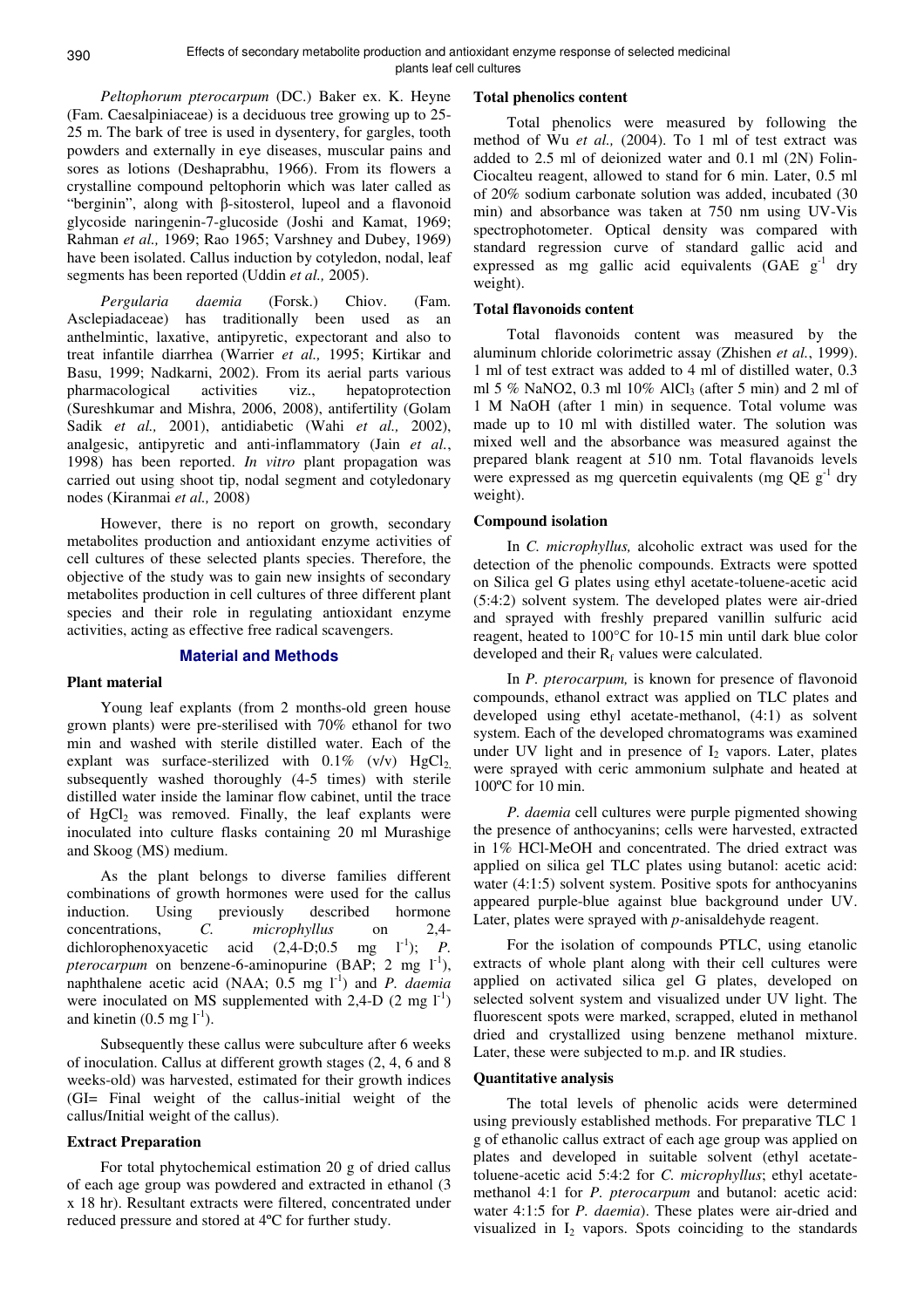were marked, collected in separate test tubes, eluted with methanol, filtered and dried.

In *C. microphyllus* and *P. pterocarpum,* 100 µl of the concentrated isolates was mixed in 2.5 ml of deionized water, followed by the addition of 0.1 ml (2N) Folin-Ciocalteu reagent and sodium carbonate solution (0.5 ml of 20%). OD was taken after 30 min at 760 nm using UV-Vis spectrophotometer. Similarly, standard curves of gallic acid and bergenin were prepared using 1000-62.5 µg concentration and isolated compounds were computed from the respective standard regression curve  $(\mu g/g dw)$ .

Total cyanidin-3 glucoside concentration in the extract was measured using extinction coefficient (E  $1\% = 98.2$  at 535 nm) for red onion anthocyanin extract (Fossen *et al*., 2003; Shariff *et al.,* 2010). Fresh callus was extracted in 0.1% HCl-methanol for 15 min on magnetic stirrer (40 rpm at room temperature). Supernatant was centrifuged (10,000 g) for 5 min and the absorbance of the supernatant was measured at 535 nm. Similarly, standard curve of cyanidin-3 glucoside was prepared using red onion (0.25-3 g/10 ml concentrations) and anthocyanin content (mg/g fresh weight) was calculated.

#### **Sample collection for enzyme assay**

Fresh calli were harvested and washed immediately with double distilled water. Callus samples (1 g) were homogenized in 10 ml ice-cold 0.1M phosphate buffer (pH 7.5) containing 0.5 mM EDTA with pre-chilled pestle and mortar. Each homogenate was transferred to centrifuged tubes and centrifuged at 4°C in refrigerated centrifuge for 15 min at 15000×g and the supernatants were used for assay (Esfandiari *et al.*, 2007).

Different dilutions of bovine serum albumin solutions  $(BSA)$  were prepared by mixing 0.05-1 mg ml<sup>-1</sup> concentration in water. The final volume in each of the test tubes was made up to 5 ml. From each of the test tube, 2 ml of alkaline copper sulphate reagent was added. The solution was mixed well and incubated at room temperature for 10 min. Later, 0.2 ml of Folin-Ciocalteau solution was added to each tube and incubated for 30 min using a colorimeter where the optical density (OD) was measured at 660 nm against blank.

#### **Assay of enzymes**

#### **Ascorbate peroxidase assay**

Ascorbate peroxidase activity was assayed as decrease in absorbance by monitoring the oxidation of ascorbate at 290 nm according to the method of Asada (1984). The reaction mixture consisted of 0.01 ml of enzyme extract (100, 200, 300, 400 and 500 µl concentration), 0.01 ml of 0.5 mM ascorbic acid,  $0.01$  ml of  $30\%$  H<sub>2</sub>O<sub>2</sub> and 2.97 ml of sodium phosphate buffer (pH 7.2). Rate of ascorbate oxidation was measured at 290 nm.

#### **Catalase assay**

Catalase activity was assayed as described by Chance and Machly (1995). Enzyme extract (100, 200, 300, 400 and 500 µl) was added to 3 ml of 30%  $H_2O_2$  in potassium phosphate buffer (0.4 ml of  $30\%$  H<sub>2</sub>O<sub>2</sub> to 100 ml of phosphate buffer, pH 7) and breakdown of  $H_2O_2$  was measured at 240 nm in spectrophotometer. An equivalent amount of buffer containing  $H_2O_2$  was used as reference. Enzyme activity was computed by calculating the amount of  $H<sub>2</sub>O<sub>2</sub>$  decomposed. The soluble protein content was expressed in terms of units  $(\mu \text{mol}^{-1})$  per mg of protein. A protein standard curve was prepared according to the method of Lowry (1976) using BSA as a standard.

For all the experiments five replicates were used. Data were subjected to a one-way analysis of variance (ANOVA) and calculated using SSPS software (Windows, 2010).

#### **Results and Discussion**

Cell cultures were obtained after 6 weeks of inoculation. Growth indices (GI) were documented in Table 1 where *P. daemia,* cell cultures demonstrated maximum GI (6.68 on 8 weeks-old age). On the basis of m.p. and ir analysis gallic acid (Rf 0.96, m.p. 195-198ºC) from *C. microphyllus,* bergenin (Rf 0.50, m.p. 146-147ºC) from *P. pterocarpum* and cyanidin-3-glucoside were isolated and confirmed from *P. daemia* (pigmented callus showed absorption maxima  $(\lambda_{\text{max}})$  at 535 nm, overlap the characteristic peak absorbance of cyanidin-3-glucoside).

 On phytochemical estimation of *C. microphyllus* total phenolics and flavonoids were reported higher in 8 weeks-old callus (20.36  $\pm$  6.67 mg GAE g<sup>-1</sup> dw and 8.62  $\pm$ 0.03 mg QE  $g^{-1}$  dw; Fig. 1), followed by 6 weeks-old callus  $(19.00 \pm 12.26 \text{ mg } \text{GAE g}^{-1} \text{ dw and } 7.73 \pm 0.64 \text{ mg } \text{QE g}^{-1}$ dw extract for total phenolics and total flavonoids level respectively). On quantification gallic acid estimated higher in 8 weeks-old callus extract i.e.  $502.66 \pm 1.76 \,\mu g \text{ ml}^{-1}$ 

In *P. pterocarpum,* total phenolics and flavonoids were higher in 8 weeks-old callus (12.40  $\pm$  1.44 mg GAE g<sup>-1</sup>dw and 22.5  $\pm$  0.07 mg QE g<sup>-1</sup>dw respectively) followed by 6 weeks-old callus (11.80  $\pm$  1.40 mg GAE g<sup>-1</sup>dw and 19.50  $\pm$ 0.08 mg QE  $g^{-1}$ dw respectively; Fig. 2) as bergenin levels were also higher in 8 weeks-old callus followed by 6 weeksold callus  $(616.85 \pm 0.07 \text{ and } 313.01 \pm 0.05 \text{ µg ml}^{-1})$ respectively).

In *P. daemia* higher levels of phenolics were reported in 4 weeks-old callus (12.86  $\pm$  0.61 mg GAE g<sup>-1</sup> dw) whereas flavonoids in 8 weeks-old callus  $23.80 \pm 0.05$  mg QE g<sup>-1</sup> dw, higher levels of Cyanidin-3 glycoside documented in 4 weeks-old callus  $(314.52 \pm 0.05 \,\mu g \,\text{ml}^{-1})$ 

In the present experiment, all the experimental plants demonstrated appreciable levels of phenolic and flavonoid levels. In general, total levels of phenolics and flavonoids increases with the age of callus, but higher levels of anthocyanins were observed in 4 weeks-old callus.

Phenolics and flavonoids compounds are considered to be secondary metabolites that are synthesized in plants through the phenylpropanoid pathway and function as a defense mechanism that reacts to various biotic and abiotic stress conditions (Dixon and Paiva, 1995). In addition to this, oxidative stress also plays important role in the production of secondary metabolites in plants. A cellular content of  $H_2O_2$ reflects cellular damage resulting from oxidative stress (Dhindsa *et al.,* 1981; Ozden *et al.*, 2009). It has been demonstrated that the plants activate their defense systems by altering antioxidant molecule levels and including antioxidative enzymes to combat oxidative stress (Noctor and Foyer, 1998). Antioxidants compounds donate a hydrogen atom rapidly to a lipid radical, forming a new radical, which is more stable (Pryor 1994; Esterbauer 1995) and stop chain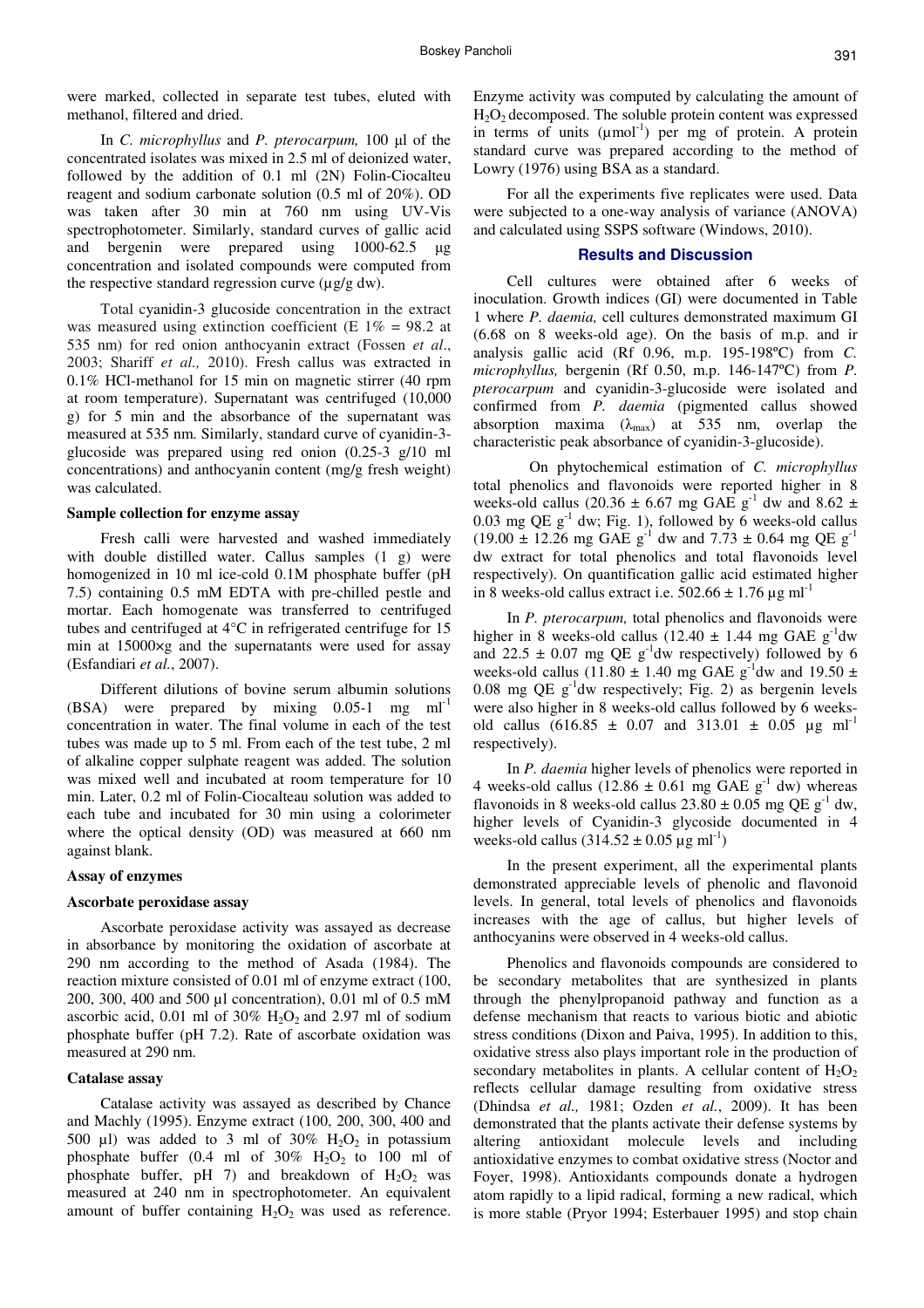reactions. Some antioxidants react with the initiating radicals, or reduce the oxygen level. In present experiment with the age of callus total phenolic and flavonoids levels increased reducing the levels of free  $H_2O_2$ .

 A significant decrease in antioxidant enzyme activities was observed in the callus with the increase of age. In *C. microphyllus* maximum APX levels were recorded in 2 weeks-old callus and minimum in 8 weeks-old  $(1.15 \pm 0.16$ and  $0.19 \pm 1.41$  units g<sup>-1</sup> protein at 100 µl and 500 µl concentration respectively; Table 2; Fig. 3). In CAT activity, lower levels were estimated at 8 weeks-old age  $(0.34 \pm 9.16$ units  $g^{-1}$  protein at 500 µl concentration; Table 3; Fig. 4).

In *P. pterocarpum*, continuous decline in antioxidant enzyme activity was observed with the age of the callus. APX activity on 100  $\mu$ l concentration was 2.82  $\pm$  0.29 units  $g^{-1}$  proteins with the lower profile of 0.92  $\pm$  0.14 units  $g^{-1}$ proteins on 8 weeks-old callus. Subsequently, on 500 µl concentration antioxidant capacity was  $0.94 \pm 0.12$  and  $0.39$  $\pm$  3.05 units g<sup>-1</sup> protein on 2 and 8 weeks-old callus respectively. CAT levels also followed similar pattern where 2 weeks-old age demonstrated  $3.94 \pm 3.80$  units g<sup>-1</sup> proteins on 100 µl concentration of enzyme extract. In higher callus age, lower proteins profile was estimated (0.84  $\pm$  5.03, 0.40  $\pm$ 0.20 units  $g^{-1}$  proteins on 100 and 500 µl concentration).

In *P. daemia* APX activity, 2 weeks-old callus the levels were higher (1.01  $\pm$  0.99 units g<sup>-1</sup> proteins on 100 µl concentration), and levels in 8 weeks-old age callus (500 µl concentration  $0.07 \pm 4.64$  units g<sup>-1</sup> proteins). In CAT activity, similar results were obtained with  $2.14 \pm 0.44$  units g<sup>-1</sup> proteins in 2 weeks-callus at 100 µl concentration and progressively declined towards 500 µl concentration (1.01  $\pm$ 2.45 units  $g^{-1}$  protein), followed by 4 weeks-old callus 1.24  $\pm$ 0.99 units  $g^{-1}$  protein at 100 µl concentration.

 $H_2O_2$  is known to be the signal that induces antioxidant defense systems in plants in response to biotic and abiotic stresses (Neil *et al.,* 2002a, b) and its accumulation induces the production of polyphenolic compounds. Antioxidant defense enzymes such as APX, CAT are systems that are designed to minimize the concentrations of ROS. It is known

that  $H_2O_2$  is eliminated by CAT (Mittler, 2002) as CAT dismutates  $H_2O_2$  into water. Increase CAT activity is responsible for the removal of excess  $H_2O_2$ .

In early growth stages, reactive oxygen species damages membranes increasing protein levels, oxidative stress and enzyme activities as a result produce signals to induce phenols and flavonoids synthesis. Higher activity of ascorbate oxidase and catalase decreased  $H_2O_2$  levels in cells and increased the stability of membranes and  $CO<sub>2</sub>$  fixation because several enzymes of the Calvin cycle within chloroplast are extremely sensitive to  $H_2O_2$ . However, higher level of H<sub>2</sub>O<sub>2</sub> inhibits CO<sub>2</sub> fixation (Yamazaki *et al.*, 2003). These results were in harmony with total phenolics and flavonoids levels previously described. Further, as the levels of total phenolics and flavonoids increases stability of membrane but and reduces ascorbate oxidase and catalase activities.

As evidenced from the results, lower levels indicated higher secondary metabolite production and lesser oxidative damage. Among the tested extracts, *P. daemia* cell cultures demonstrated higher levels of flavonoids and anthocyanins in 8 weeks-old cultures exhibited higher with GI and lower APX and CAT activity. Similarly, *C. microphyllus* cell cultures exhibited appreciable levels of phenolics, gallic acid and reduced APX and CAT activities.

### **Conclusion**

Conclusively, it can be stated that cell cultures of selected plants possess potentialities of producing useful bioactive compounds viz., gallic acid, bergenin and anthocyanin. Also, the production and accumulation of secondary metabolites increase with the age of the callus has been reported further, enhancement of phenolics and flavonoids associated with the peroxide detoxification as a result of physiological process. Activities of APX and CAT were recorded higher in the cell cultures of 2 and 4 weeks, which reduce significantly as the age progresses. It is proved that, among the three plant species, *P. daemia* cell cultures demonstrated better defense against oxidative stresses.

| <b>Plants</b> used | Age in weeks   | $GI^+$ | <b>Total phenolics</b><br>$(mg G A E g^{-1} dw)^a$ | <b>Total flavonoid</b><br>$\left(\text{mg QE g}^{-1} \text{dw}\right)^{\text{b}}$ | <i>*Isolated compounds</i><br>$(\mu g \text{ ml}^{-1})$ |
|--------------------|----------------|--------|----------------------------------------------------|-----------------------------------------------------------------------------------|---------------------------------------------------------|
|                    | 2              | 3.20   | $15.23 \pm 4.18$                                   | $4.90 \pm 0.09$                                                                   | $444.33 \pm 1.20$                                       |
| A. C. microphyllus | 4              | 3.65   | $17.90 \pm 12.59$                                  | $5.09 \pm 0.15$                                                                   | $445.66 \pm 0.26$                                       |
|                    | 6              | 3.79   | $19.00 \pm 12.26$                                  | $7.73 \pm 0.64$                                                                   | $451.00 \pm 1.15$                                       |
|                    | 8              | 4.35   | $20.36 \pm 6.67$                                   | $8.62 \pm 0.03$                                                                   | $502.66 \pm 1.76$                                       |
|                    | 2              | 1.07   | $9.73 \pm 1.27$                                    | $10.3 \pm 0.07$                                                                   | $303.33 \pm 0.05$                                       |
| B. P. pterocarpum  | 4              | 1.22   | $10.86 \pm 0.80$                                   | $13.5 \pm 0.00$                                                                   | $310.20 \pm 0.10$                                       |
|                    | 6              | 1.38   | $11.80 \pm 1.40$                                   | $19.5 \pm 0.08$                                                                   | $313.01 \pm 0.05$                                       |
|                    | 8              | 1.28   | $12.40 \pm 1.44$                                   | $22.5 \pm 0.08$                                                                   | $616.85 \pm 0.07$                                       |
|                    | $\mathfrak{D}$ | 1.29   | $10.86 \pm 2.13$                                   | $14.0 \pm 0.08$                                                                   | $274.33 \pm 0.11$                                       |
| C. P. daemia       | 4              | 2.31   | $12.86 \pm 0.61$                                   | $17.1 \pm 0.10$                                                                   | $314.52 \pm 0.05$                                       |
|                    | 6              | 4.38   | $10.60 \pm 1.03$                                   | $9.50 \pm 0.05$                                                                   | $74.23 \pm 0.02$                                        |
|                    | $\circ$        | 6.60   | $10.26 \pm 1.21$                                   | $22.8 + 0.05$                                                                     | $52.60 + 0.09$                                          |

Table 1 : Effect of age of the callus growth, total levels of phenolic and flavonoid contents and on isolated compounds in selected medicinal plants.

 $\begin{array}{|c|c|c|c|c|c|c|c|c|} \hline 6.68 & 10.26 \pm 1.21 & 23.8 \pm 0.05 & 52.69 \pm 0.08 \hline \end{array}$ Data were statistically analyzed and representing mean ± standard deviation of three replicates per experiment(s).

<sup>+</sup>GI= Final weight of the callus-Initial weight of the callus/Initial weight of the callus.

<sup>a</sup>Total phenolics content in mg gallic acid equivalent  $g^{-1}$  dry weight (GAE  $g^{-1}$  dw);

<sup>b</sup>Total flavonoids content in mg quercetin equivalent/g dry weight (QE  $g^{-1}$  dw)

<sup>\*</sup> Dry weight of isolated compounds-gallic acid for *C. microphyllus,* bergenin for *P. pterocarpum* and Cyanidin-3-glucoside in case of *P. daemia.*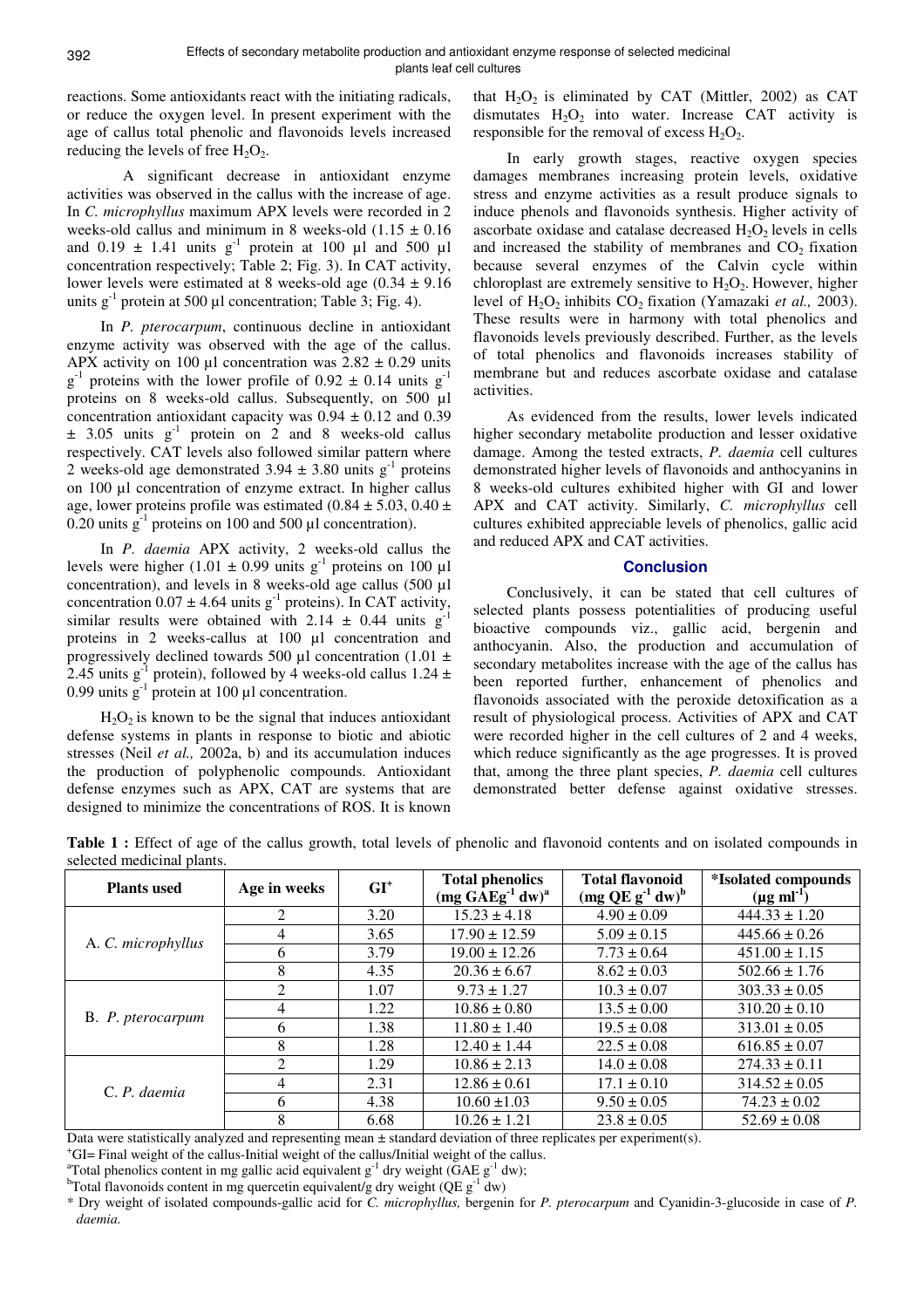| <b>Table 2</b> : Antioxidant activity by Ascorbate oxidase method (in unit $g^{-1}$ protein) |  |
|----------------------------------------------------------------------------------------------|--|
|----------------------------------------------------------------------------------------------|--|

| Age of callus            | Concentration of callus enzyme in µl ml <sup>-1</sup> |                 |                 |                 |                 |  |  |
|--------------------------|-------------------------------------------------------|-----------------|-----------------|-----------------|-----------------|--|--|
| (in weeks)               | $*100$ µl                                             | $200 \mu l$     | $300$ $\mu$     | $400$ µl        | 500 µl          |  |  |
|                          | A. C. microphyllus                                    |                 |                 |                 |                 |  |  |
| $\overline{2}$           | $1.15 \pm 0.16$                                       | $0.94 \pm 0.20$ | $0.72 \pm 0.00$ | $0.58 \pm 3.46$ | $0.32 \pm 6.96$ |  |  |
| 4                        | $0.98 \pm 4.61$                                       | $0.85 \pm 8.08$ | $0.76 \pm 8.32$ | $0.55 \pm 0.15$ | $0.46 \pm 0.00$ |  |  |
| 6                        | $0.87 \pm 6.11$                                       | $0.70 \pm 4.16$ | $0.67 \pm 4.16$ | $0.67 \pm 1.16$ | $0.35 \pm 5.71$ |  |  |
| 8                        | $0.54 \pm 0.16$                                       | $0.46 \pm 4.00$ | $0.29 \pm 6.11$ | $0.21 \pm 6.11$ | $0.19 \pm 1.41$ |  |  |
| <b>B. P.</b> pterocarpum |                                                       |                 |                 |                 |                 |  |  |
| $\overline{2}$           | $2.82 \pm 0.29$                                       | $2.38 \pm 3.40$ | $2.02 \pm 0.16$ | $1.51 \pm 9.71$ | $0.94 \pm 0.12$ |  |  |
| 4                        | $2.32 \pm 0.10$                                       | $2.05 \pm 0.12$ | $1.58 \pm 4.16$ | $1.71 \pm 3.21$ | $0.87 \pm 0.14$ |  |  |
| 6                        | $0.96 \pm 0.00$                                       | $0.82 \pm 0.72$ | $0.65 \pm 8.32$ | $0.52 \pm 2.30$ | $0.34 \pm 3.46$ |  |  |
| 8                        | $0.92 \pm 0.14$                                       | $0.77 \pm 6.11$ | $0.66 \pm 4.61$ | $0.50 \pm 5.29$ | $0.39 \pm 3.05$ |  |  |
| C. P. daemia             |                                                       |                 |                 |                 |                 |  |  |
| 2                        | $1.01 \pm 0.99$                                       | $0.95 \pm 1.24$ | $0.90 \pm 1.33$ | $0.87 \pm 1.44$ | $0.74 \pm 3.97$ |  |  |
| 4                        | $0.55 \pm 1.15$                                       | $0.45 \pm 7.52$ | $0.45 \pm 0.20$ | $0.37 \pm 0.23$ | $0.27 \pm 3.05$ |  |  |
| 6                        | $0.33 \pm 0.11$                                       | $0.34 \pm 0.00$ | $0.25 \pm 4.16$ | $0.21 \pm 2.30$ | $0.14 \pm 5.29$ |  |  |
| 8                        | $0.27 \pm 5.77$                                       | $0.32 \pm 5.29$ | $0.20 \pm 1.15$ | $0.12 \pm 0.00$ | $0.07 \pm 4.64$ |  |  |

**Table 3 :** Antioxidant activity by Catalase method (in unit  $g^{-1}$  protein).

| Age of callus  | Concentration of callus enzyme in $\mu I$ ml <sup>-1</sup> |                 |                 |                 |                 |  |  |
|----------------|------------------------------------------------------------|-----------------|-----------------|-----------------|-----------------|--|--|
| (in weeks)     | $*100$ µl                                                  | $200 \mu l$     | 300 µl          | $400$ µl        | 500 µl          |  |  |
|                | A. C. microphyllus                                         |                 |                 |                 |                 |  |  |
| 2              | $2.86 \pm 0.19$                                            | $2.14 \pm 9.23$ | $2.01 \pm 6.11$ | $1.43 \pm 0.11$ | $0.95 \pm 4.61$ |  |  |
| $\overline{4}$ | $1.98 \pm 4.61$                                            | $1.85 \pm 8.08$ | $1.76 \pm 8.32$ | $1.25 \pm 1.15$ | $1.45 \pm 0.00$ |  |  |
| 6              | $1.38 \pm 5.29$                                            | $1.21 \pm 2.28$ | $0.94 \pm 4.16$ | $0.85 \pm 8.00$ | $0.51 \pm 4.16$ |  |  |
| 8              | $1.36 \pm 0.14$                                            | $1.01 \pm 6.11$ | $0.82 \pm 7.02$ | $0.61 \pm 9.45$ | $0.34 \pm 9.16$ |  |  |
|                | <b>B. P.</b> pterocarpum                                   |                 |                 |                 |                 |  |  |
| $\overline{2}$ | $3.94 \pm 3.80$                                            | $3.79 \pm 0.37$ | $2.39 \pm 3.05$ | $2.07 \pm 8.08$ | $1.88 \pm 0.11$ |  |  |
| $\overline{4}$ | $2.30 \pm 8.71$                                            | $2.10 \pm 0.12$ | $2.94 \pm 0.11$ | $1.75 \pm 4.16$ | $1.56 \pm 7.20$ |  |  |
| 6              | $0.96 \pm 0.00$                                            | $0.84 \pm 7.57$ | $1.44 \pm 4.61$ | $0.17 \pm 0.39$ | $0.70 \pm 0.17$ |  |  |
| 8              | $0.84 \pm 5.03$                                            | $0.76 \pm 4.00$ | $0.64 \pm 0.13$ | $0.46 \pm 4.16$ | $0.40 \pm 0.20$ |  |  |
| C.P. daemia    |                                                            |                 |                 |                 |                 |  |  |
| $\mathfrak{D}$ | $2.14 \pm 0.44$                                            | $2.03 \pm 2.59$ | $1.44 \pm 0.19$ | $1.09 \pm 5.44$ | $1.01 \pm 2.45$ |  |  |
| $\overline{4}$ | $1.24 \pm 0.13$                                            | $1.04 \pm 0.11$ | $0.75 \pm 5.03$ | $0.57 \pm 2.30$ | $0.44 \pm 2.30$ |  |  |
| 6              | $0.60 \pm 0.00$                                            | $0.52 \pm 5.77$ | $0.44 \pm 2.30$ | $0.34 \pm 0.77$ | $0.26 \pm 2.30$ |  |  |
| 8              | $0.47 \pm 0.08$                                            | $0.42 \pm 0.26$ | $0.22 \pm 1.58$ | $0.20 \pm 0.21$ | $0.20 \pm 1.15$ |  |  |



**Fig. 1** : Total phenolics levels in selected plant species.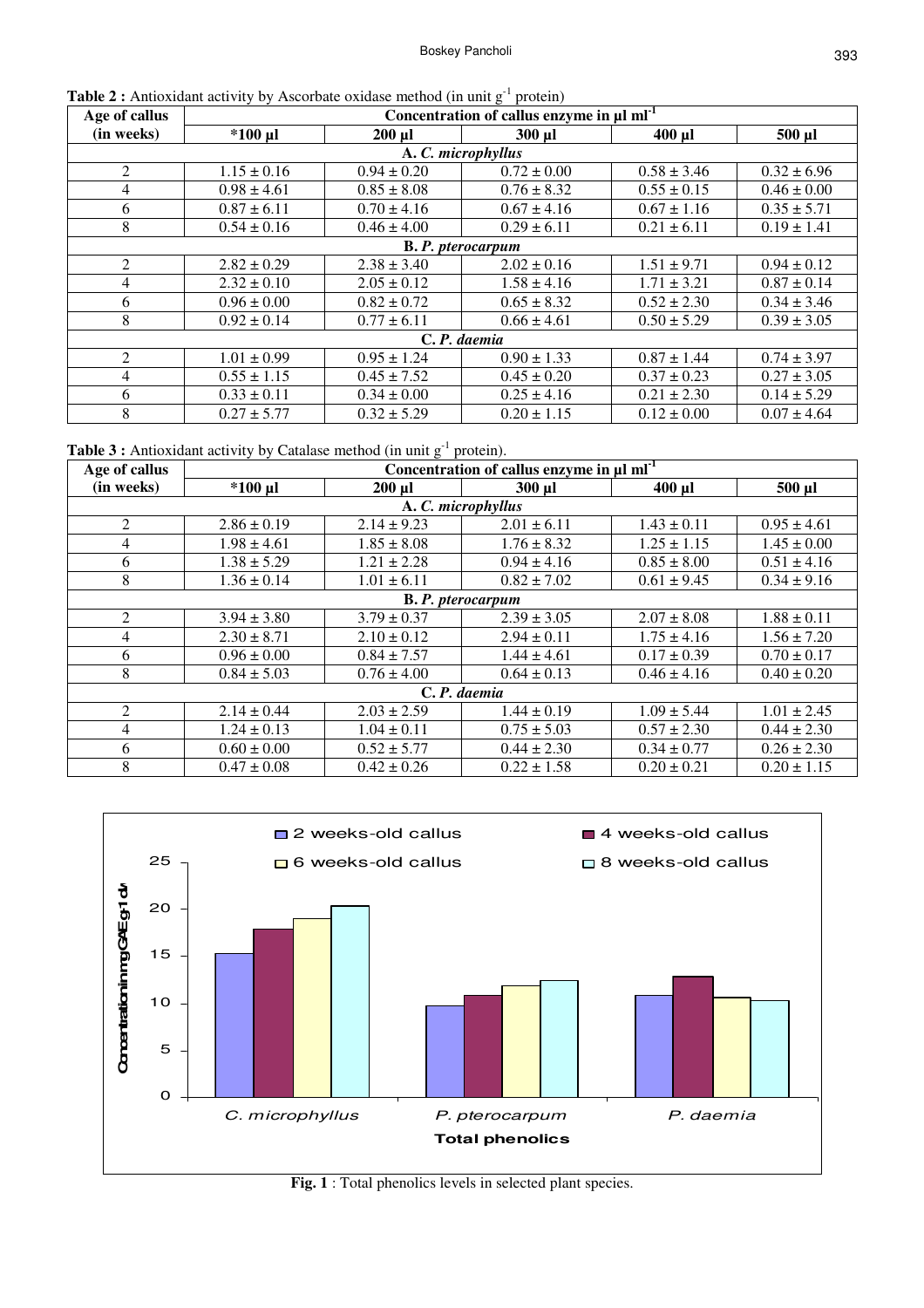

**Fig. 2** : Total flavonoids levels in selected plant species.



**Fig. 3** : Activities of Ascorbate peroxidase in selected plant species with respect to their relative transfer ages.



Fig. 4 : Activities of Catalase in selected plant species with respect to their relative transfer ages.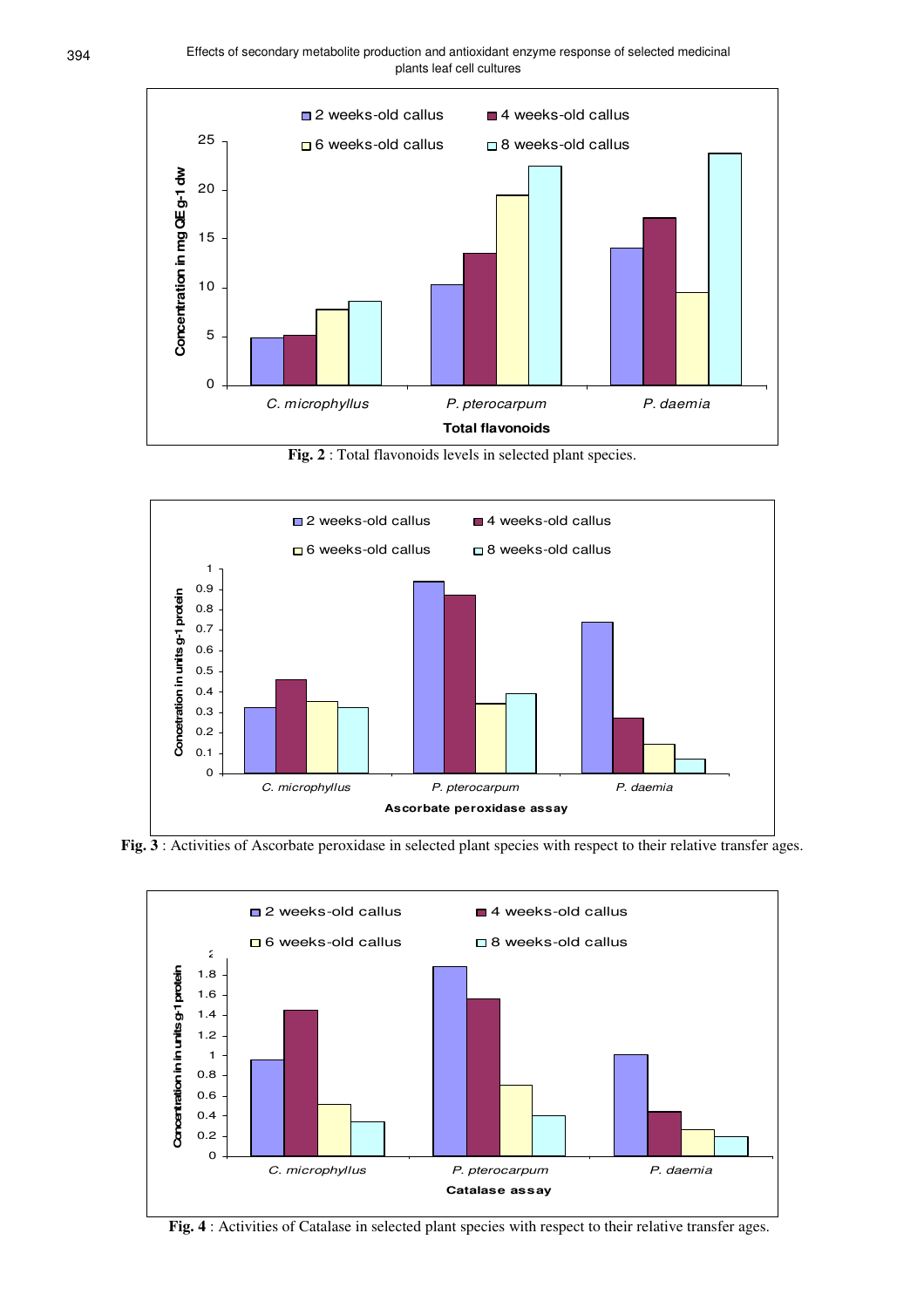## **References**

- Alam, M.M.; Siddiqui, M.B. and Hussain, W. (1990). Treatment of diabetes through herbal drugs in rural India. *Fitoterpia,* 61(3): 240–242.
- Arteel, G.E. (2003). Oxidants and antioxidants in alcoholinduced liver disease. *Gastroenterology*, 124:778–790.
- Asada, K. (1984). Chloroplast: Formation of active oxygen and its scavenging: *Methods in Enymology,*105: 422- 429.
- Chance, B. and Maehly, S.K. (1955). Assay of catalase and peroxidase. *Methods in Enzymology,* 2: 764-775.
- Chaturvedi, M.; Mali, P.C. and Dixit, P. (1995). Hypolipidaemic effect of *Convulvulus microphyllus* in cholesterol fed gerbils. *Journal of Phytology Research,* 8(2):153–155.
- Dandiya, P.C. (1990). The pharmacological basis of herbal drugs acting on the central nervous system. *The Eastern Pharmacist*, 12:39–47.
- Deshaprabhu, S.B. (ed.) (1966). The Wealth of India-An Encyclopedia of India's Raw Material Resources. Vol. VII, CSIR, New Delhi, India, pp 291.
- Desikan, R; Mackerness, R.S.H.; Hancock, J.T. and Neill, S.J. (2001) Regulation of the Arabidopsis transcriptome by oxidative stress. *Plant Physiology,*127:159–172.
- Dhindsa, R.S.; Plumb-Dhindsa, P. and Thorpe, T.A. (1984). Leaf senescence: correlation with increased levels of membrane permeability and lipid peroxidation and decreased levels of superoxide dismutase and catalase. *Journal of Experimental Botany*, 32:93-101.
- Dixon, R.A. and Paiva, N.L. (1995). Stress-induced phenylpropanoid metabolism. *Plant Cell,* 7:1085-1097.
- Esfandiari, E.; Shakiba, M.R.; Mahboob, S.; Alyari, H. and Toorchi, M. (2007). Water stress, antioxidant enzyme activity and lipid peroxidation in wheat seedling. *Journal of Food, Agriculture and Environment,* 5:149- 153.
- Esterbauer, H. (1995). Oxidative stress, lipoproteins and cardiovascular dysfunction. In: Rice-Evans C, Bruckdorfer KR (ed.). Portland Press. London. pp 55- 79.
- Fossen, T.; Slimstad, R. and Anderson, M.O.M. (2003). Anthocyanins with 4'-glucosidation form red onion, *Allium cepa. Phytochemistry,* 64: 1367-1374.
- Fridovich, I. (1989). Superoxide dismutases. An adaptation to a paramagnetic gas. *Journal of Biology and Chemistry,* 264:7761-7764.
- Golam Sadik, Md.; Gafur, M.A.; Shah Alam Bhuiyan, M.; Rahman, M.M. and Biswas, M.H.U. (2001). Antifertility Activity of the alkaloidal fraction of *Pergularia daemia. Journal of Medical Science*, 1(4): 217-219.
- Greco, A.; Minghetti, L. and Levi, G. (2000). Isoprostanes, novel markers of oxidative injury, help understanding the pathogenesis of neurodegenerative diseases. *Neurochemical Research,* 25(9/10):1357-1364.
- Handa, S.S. (1994). Rasayana drugs. *Pharma Times*, 26(3): 17–25.
- Jain, S.C.; Sharma, R.A.; Jain, R.; Mascolo, N.; Capasso, F.; Vijayvergia, R. and Mittal, C. (1998). Ethnopharmacological evaluation of *Pergularia daemia*  (Forsk.) Chivo. *Phytotherapia Research,* 12(3): 378- 380.
- Jha, P.; Flather, M.; Lonn, E.; Farkouh, M and Yusuf, S. (1995). The antioxidant vitamins and cardiovascular disease. A critical review of epidemiologic and clinical trial data. *Annals Internal Medicine.* 123(11): 860-872.
- Joshi, B.S. and Kamat, V.N. (1969). Identity of peltophorin with bergenin. *Naturwissenschaften,* 56: 89.
- Karabal, E.; Yucel, M. and Oktem, H.A. (2003). Antioxidant responses of tolerant and sensitive barley cultivar to boron toxicity. *Plant Sciences,* 164: 925-933.
- Kiranmai, C.; Aruna, V.; Karuppusamy, S. and Pullaiah, T (2008). Callus culture and plant regeneration from seedling explants of *Pergularia daemia* (Forsk.) Chiov. *Journal of Plant Biochemistry and Biotechnology*, 17(1): 99-101.
- Kirtikar, K.R. and Basu, B.D. (1999). Indian Medicinal Plants, Vol. III. International Book Distributors, Dehardun, India. pp 1616-1617.
- Lowry, O.H.; Rosebrough, N.J.; Farr, A.L. and Randall, R.J. (1951). Protein measurement with the Folin phenol reagent**.** *Journal of Biological Chemistry*, 193:265-275.
- McCord, J.M. and Fridovich, I. (1969). Superoxide dismutase: An enzymic function for erythrocuprein (Hemocuprein). *Journal of Biological Chemistry,* 244: 6049-6055.
- Mittler, R. (2002). Oxidative stress, antioxidants and stress tolerance. *Trends in Plant Science,* 9:405-410.
- Nadkarni, A.K. (2002). Indian Materia Medica. Vol.1, Popular Prakashan (P.) Ltd., Mumbai. India.
- Neil, S.J.; Desikan, R.; Clarke, A.; Hurst, R.D. and Hancock, J.T. (2002a). Hydrogen peroxide and nitric oxide as signaling molecules in plants. *Journal of Experimental Botany*, 53:1237-1247.
- Neil, S.J.; Desikan, R. and Hancock, J. (2002b). Hydrogen peroxide signaling. *Current Opinion in Plant Biology,*  5:388-395.
- Noctor, G. and Foyer, C.H. (1998). Ascorbate and glutathione: Keeping active oxygen under control. *Annual Review of Plant Physiology and Plant Molecular Biology,* 49:249-279.
- Ozden, M.; Demirel, U. and Kahraman, A. (2009). Effects of proline on antioxidant system in leaves of grapevine (*Vitis vinifera* L.) exposed to oxidative stress by  $H_2O_2$ . *Scientia Horticulture*, 119:163-168.
- Pryor, W.A. (1994). Natural antioxidants in human health and disease. In: Frei B (ed.). Academic Press, London, pp 1–62.
- Rahman, W.; Ilyas, M. and Hameed, M.N. (1969). Flower pigment flavonoids glycosides from *Peltophorum inermis*. *Journal of Indian Chemical Society,* 46(3):278.
- Ramakrishna, B.S.; Varghese, R.; Jayakumar, S.; Mathan, M. and Balasubramanian, K.A. (1997). Circulating antioxidants in ulcerative colitis and their relationship to disease severity and activity. *Journal of Gastroenterology and Hepatology,* 12:490–494.
- Rao, D.S. (1965). Chemical investigation of *Peltophorum inermis*. *Naturwissenschaften,* 52:262.
- Sairam, K., Rao, C.V. and Goel, R.K. (2001). Effects of *Convolvulus pluricaulis* Chois. on gastric ulceration and secretion in rats. *Indian Journal of Experimental Biology,* 39:350-354.
- Scandalios, J.G. (1993). Oxygen stress and superoxide dismutase. *Plant Physiology*, 101:712-726.